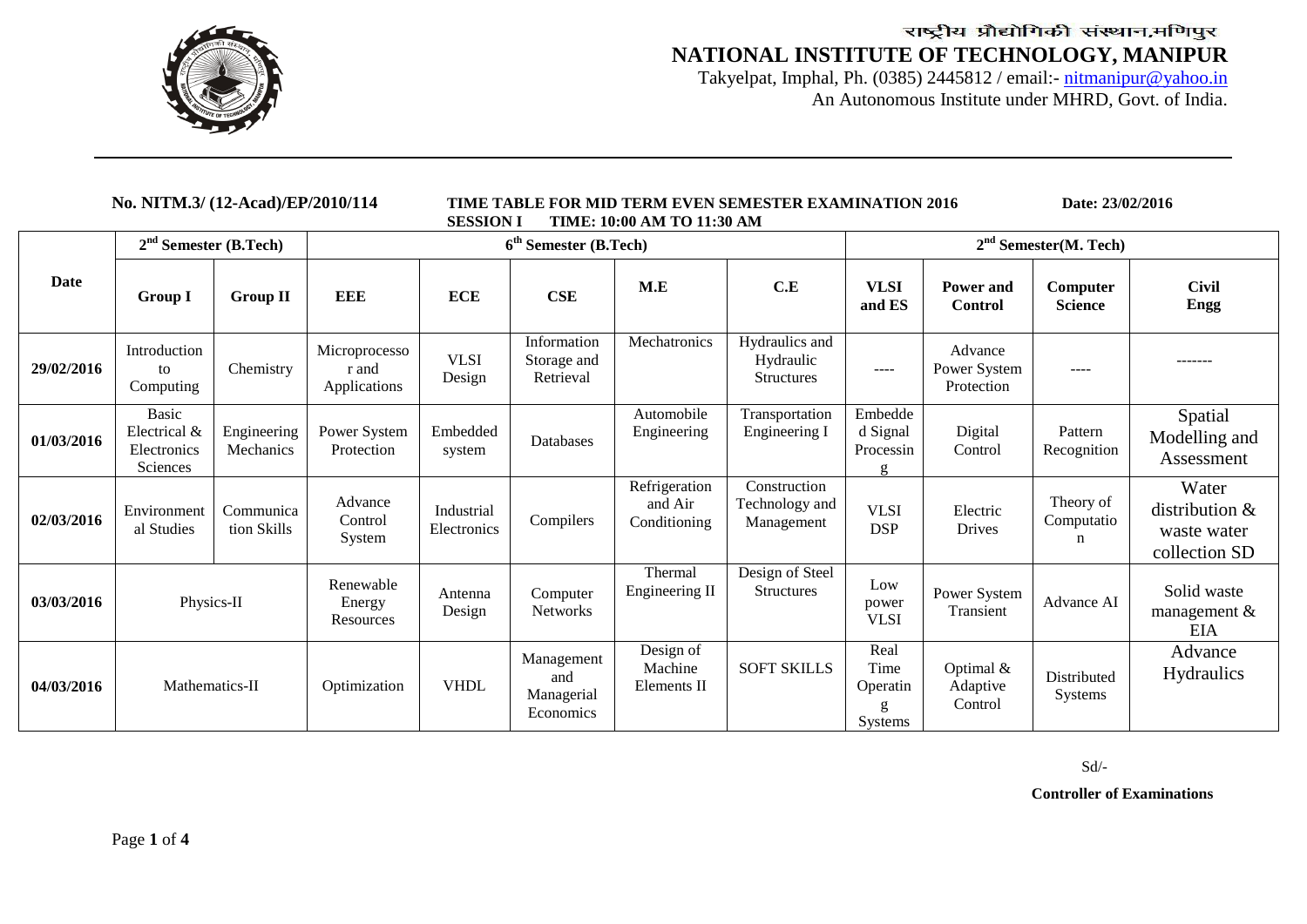

Takyelpat, Imphal, Ph. (0385) 2445812 / email:- nitmanipur@yahoo.in An Autonomous Institute under MHRD, Govt. of India.

| <b>TIME: 2:00 PM TO 3:30 PM</b><br><b>SESSION II</b> |                                                                         |                                                                                           |                                              |                                                  |                                |                                  |                                         |                                        |  |
|------------------------------------------------------|-------------------------------------------------------------------------|-------------------------------------------------------------------------------------------|----------------------------------------------|--------------------------------------------------|--------------------------------|----------------------------------|-----------------------------------------|----------------------------------------|--|
| Date                                                 |                                                                         |                                                                                           | $4th$ Semester (B.Tech)                      | 8 <sup>th</sup> Semester (B.Tech)                |                                |                                  |                                         |                                        |  |
|                                                      | <b>ECE</b>                                                              | EEE                                                                                       | CSE                                          | <b>CIVIL</b>                                     | <b>MECH</b>                    | <b>EEE</b>                       | <b>ECE</b>                              | CSE                                    |  |
| 29/02/2016                                           | Digital Electronics and Computer<br>Architecture                        |                                                                                           | Computer<br>Organisation and<br>Architecture | Environmental<br>Engg. I                         | <b>Fluid Mechanics</b>         | <b>High Voltage</b><br>Engg.     | ---                                     | ---                                    |  |
| 01/03/2016                                           | Signal & Systems                                                        |                                                                                           | Algorithms                                   | Hydrology and<br><b>Water Resources</b><br>Engg. | Kinematics of<br>Machinery     | Power Plant<br>Engineering       | Fibre Optic<br>Communication            | Pattern<br>Recognition                 |  |
| 02/03/2016                                           | <b>Electrical and Electronics</b><br>Measurement and<br>Instrumentation |                                                                                           | Formal<br>Languages and<br>Automata Theory   | Structural<br>Analysis I                         | Heat & Mass<br>Transfer        | Electrical<br>utilization $&$ IE | Wireless $&$<br>Mobile<br>Communication | Natural<br>Language<br>Processing      |  |
| 03/03/2016                                           | Analog<br>Communication                                                 | Electrical<br>Machines I                                                                  | Object Oriented<br>Programming               | Geotechnical<br>Engg. I                          | Manufacturing<br>Technology II | <b>HVDC</b>                      | <b>Biomedical</b><br>Instrumentation    | Data Mining and<br>Data<br>Warehousing |  |
| 04/03/2016                                           | Probability &<br><b>Random Process</b>                                  | Probability &<br><b>Numerical Method</b><br>Numerical<br><b>Random Process</b><br>Methods |                                              | Engg. Economics<br>and Costing                   | Digital Image<br>Processing    | Distributed<br>System            |                                         |                                        |  |

**No. NITM.3/ (12-Acad)/EP/2010/113 TIME TABLE FOR MID TERM EVEN SEMESTER EXAMINATION 2016 Date: 23/02/2016**

 Sd/- **Controller of Examinations**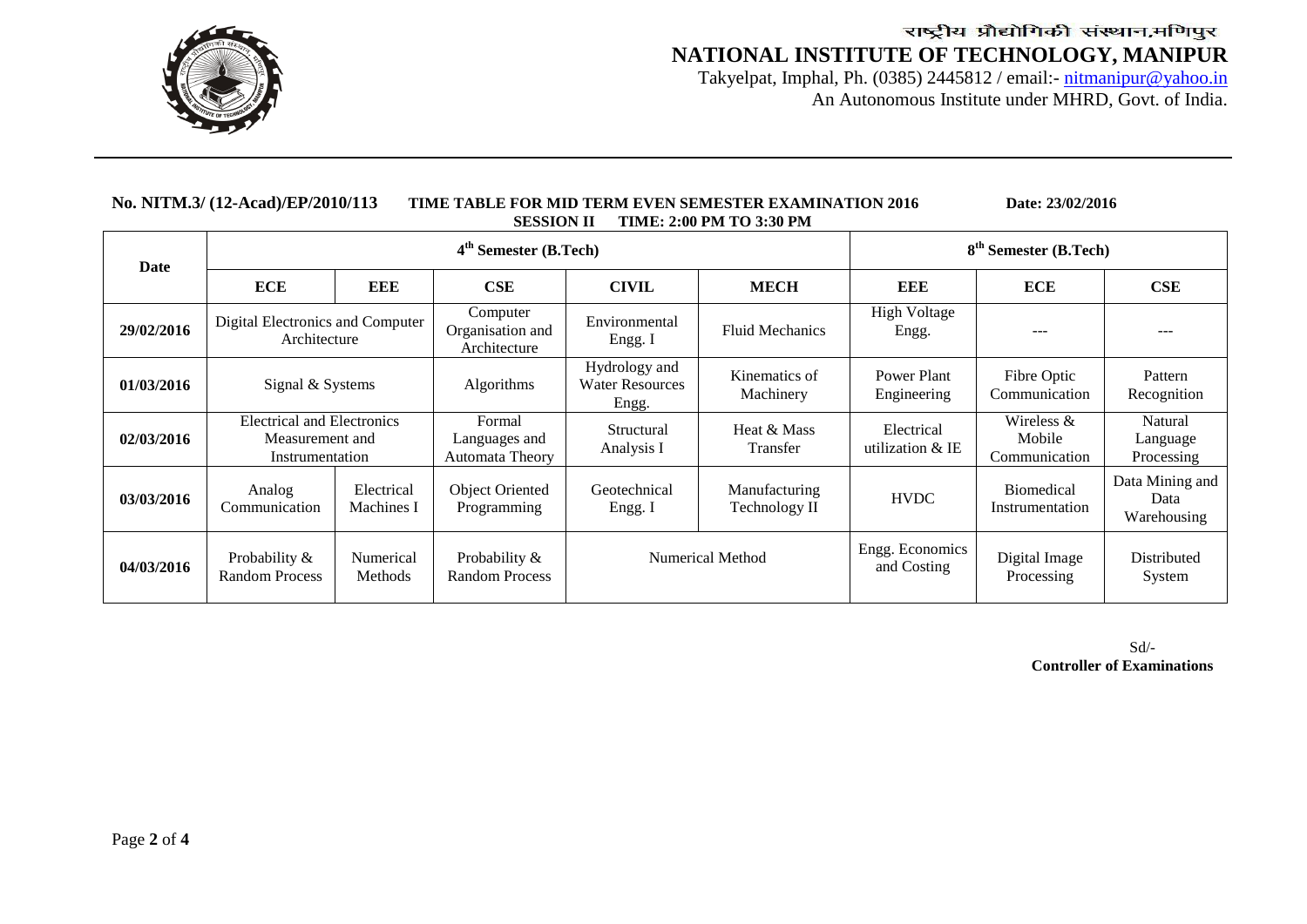

Takyelpat, Imphal, Ph. (0385) 2445812 / email:- nitmanipur@yahoo.in An Autonomous Institute under MHRD, Govt. of India.

### **No. NITM.3/ (12-Acad)/EP/2010/113 TIME TABLE FOR MID TERM EVEN SEMESTER EXAMINATION 2016 Date: 23/02/2016**

| Date       | <b>Ph.D Course Work</b> |                   |                        |                                 |  |  |
|------------|-------------------------|-------------------|------------------------|---------------------------------|--|--|
|            | Civil Engg.             | <b>Mathematic</b> | <b>CHEMISTRY</b>       | <b>PHYSICS</b>                  |  |  |
|            | Earthquake              |                   |                        |                                 |  |  |
| 29/02/2016 | <b>Resistant Design</b> | Measure Theory    |                        |                                 |  |  |
|            | of Buildings            |                   |                        |                                 |  |  |
| 01/03/2016 | Spatial Modelling       | <b>PDE</b>        |                        | Thin Film                       |  |  |
|            | and Assessment          |                   | Mechanisms             | Phenomena                       |  |  |
|            | Water distribution      |                   |                        |                                 |  |  |
| 02/03/2016 | and waste water         |                   | <b>IRMO</b>            | Instrumentation                 |  |  |
|            | collection System       |                   |                        |                                 |  |  |
|            | Design                  |                   |                        |                                 |  |  |
|            |                         |                   |                        | Physics of                      |  |  |
| 03/03/2016 | Solid waste             | Probability &     | <b>Natural Product</b> | Material                        |  |  |
|            | management & EIA        | <b>Statistic</b>  |                        | Synthesis and                   |  |  |
|            |                         |                   |                        | Characterisation                |  |  |
|            | Advance                 |                   |                        | Phase<br><b>Transitions</b> and |  |  |
| 04/03/2016 |                         | Linear Algebra    | Applications of        | Critical                        |  |  |
|            | <b>Hydraulics</b>       |                   | Spectroscopy           | Phenomena                       |  |  |
|            |                         |                   |                        |                                 |  |  |

#### **SESSION II TIME: 2:00 PM TO 3:30 PM**

Sd/-

**Controller of Examinations**